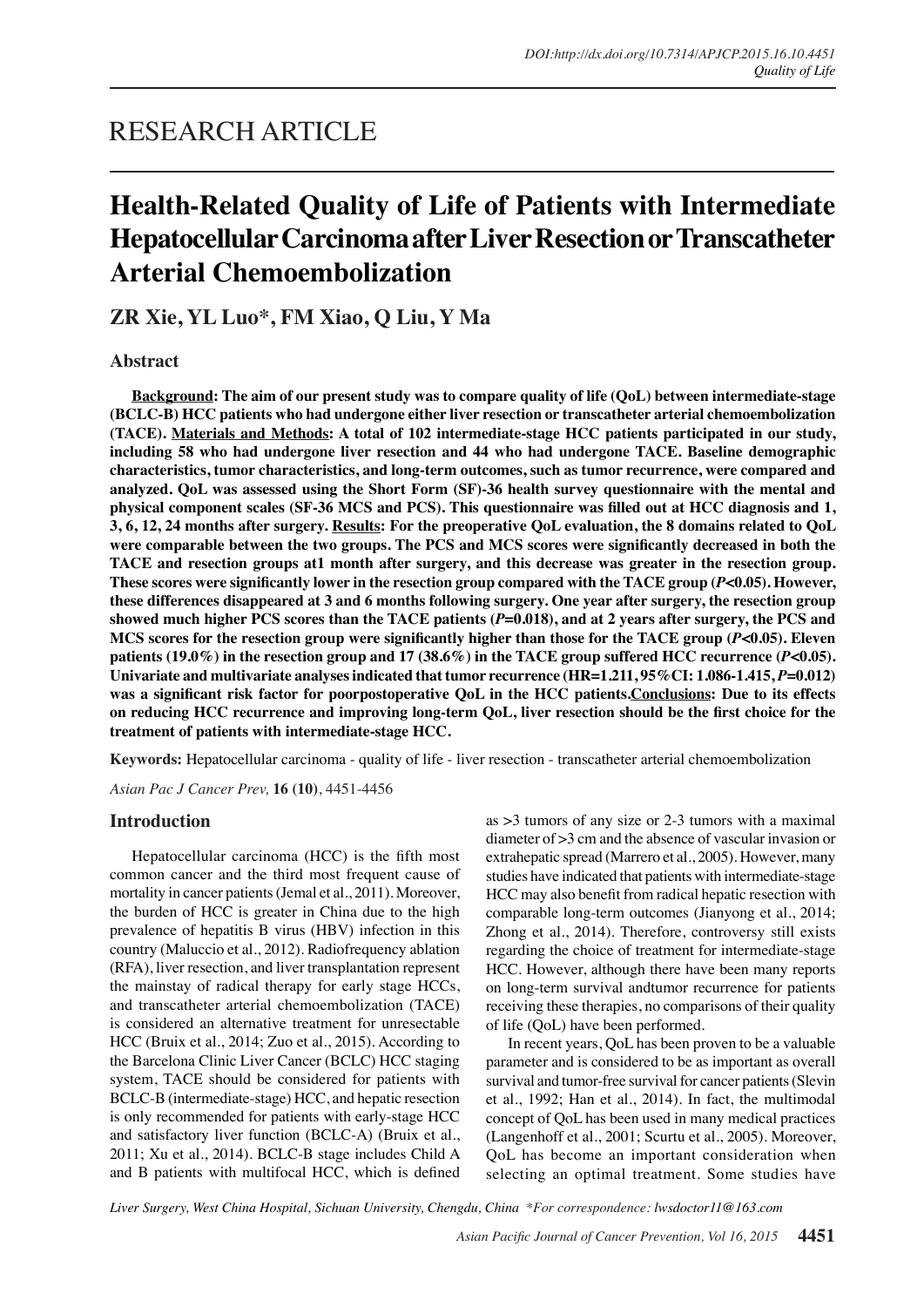#### *ZR Xie et al*

evaluated the effects of treatment modalities on healthrelated QoL in HCC patients (Yeo et al., 2006; Fan et al., 2010; Diouf et al., 2013; Gandhi et al., 2014; Diouf et al., 2015). In addition, some researchers have discussed the impact of liver resection on postoperative QoL (Bruns et al., 2010; Mise et al., 2014), and others have studied QoL after TACE (Wang et al., 2007; Xing et al., 2015). Moreover, another report has compared the QoL outcomes for RFA, liver resection and TACE (Toro et al., 2012) and has found that hepatic resection provides the best QoL at 24 months compared with TACE or RFA. However, in this previous study, HCC was not graded according to tumor characteristics, such as tumor number, size, and liver function.

Therefore, in our present study, a retrospective QoL assessment was conducted to evaluate intermediate-stage HCC patients who had undergone liver resection or TACE as aninitial treatment. The aim of this study was to assess the impacts of surgical protocols on postoperative QoL in patients with BCLC stage B HCC.

# **Materials and Methods**

Patients who were diagnosed with HCC from Jan 2009 to Feb 2013 at the department of liver surgery, West China Hospital of Sichuan University were included in our present study. All of these patients had undergone liver resection or TACE as aninitial therapy for HCC. The inclusion criteria were as follows: between 18 and 60 years of a geat the time of HCC diagnosis; BCLC stage B HCC; Child A or B liver function;multifocal HCC, defined as >3 tumors of any size or 2-3 tumors with a maximal diameter of >3 cm; the absence of vascular invasion or extrahepatic spread; having undergone liver resection or TACE as aninitial therapy; and no contraindication for surgery. The exclusion criteria were as follows: Child C liver function; BCLC stage A or C HCC; having undergone other procedures, such as liver transplantation or RFA; loss to follow-up; and inability to complete the questionnaire due to illiteracy. The present study conformed to the ethical guidelines of the Declaration of Helsinki and was approved by the ethics committee of our hospital. All of the patients provided informed consent.

Based on the inclusion and exclusion criteria, 102 HCC patients were included in this study. Moreover, we divided the patients into two groups based on the initial therapy, the liver resection group (58 patients) and the TACE group (44 patients). All of these patients completed the Medical Outcomes Study Short Form-36 (SF-36) questionnaire pre-operatively and at 1, 3, 6, 12, and 24 months after surgery. We then compared the baseline demographics of these patients, such as age, gender, body mass index (BMI), underlying disease, liver function (Child score), liver cirrhosis, and tumor characteristics (i.e., tumor diameter, tumor number, alpha-fetoprotein (AFP) level, and tumor differentiation). We also compared the mental and physical component scores of the questionnaires completed at the above time points.

Health-related QoL was assessed using the validated Chinese version (2002) of the SF-36 (Li et al., 2002; Jin et al., 2010). The SF-36 is a validated, self-administered

questionnaire that is used internationally to measure the following 8 domains of health: general health, bodily pain, social functioning, role-physical, physical functioning, vitality, role-emotional, and mental health. The raw scores of each questionnaire were converted to scores ranging from 0 to 100, with higher scores indicating higher levels of functioning or well-being (Jin et al., 2010). QoL was compared between the two groups at the different time points. Scores representing overall physical and mental functioning were presented as physical component summary scale (PCS) and mental component summary scale (MCS) scores (Jin et al., 2010). The PCS, which is primarily based on the physical functioning, rolephysical, bodily pain, and general health components, reflects apatient's overall physical health status. The MCS is basedprimarilyon the vitality, social functioning, roleemotional, and mental health components and reflects a patient's overall mental health status.

All of the hepatic resection and TACE procedures have been described in our previous studies (Jiang et al., 2014; Zhang et al., 2014). All of these procedures were conducted by surgeons with over 20 years of hepatic resection and TACE experience. The efficacy of surgery was evaluated at 1 month by contrast-enhanced CT or MRI and according to the levels of tumor markers (AFP). Thereafter, efficacy was measured every 2 to 3 months over the following yearand every 5-6 months from that point forward to check for recurrence. Chest radiography and bone scintigraphy were performed when extrahepatic HCC recurrence wassuspected. Liver function was another key post-operative factor that was assessed.

#### *Statistical analysis*

Data were obtained by surgeons and nurses and analyzed by a biostatistics expert. All of the data were collected and analyzed using the SPSS statistical software package (SPSS Inc., Chicago, USA; version 17.0). Descriptive statistics were calculated to provide information regarding demographic and disease-specific characteristics. Comparisons between the two groups with respect to QoL were performed using independent-sample Student's t-test, analysis of variance, or a non-parametric test, if necessary. A *P* value of<0.05 was considered significant andthat of <0.001 was considered highly significant.

### **Results**

#### *Patients' baseline and tumor characteristics*

As shown in Table 1, the baseline demographic characteristics were compared between the two groups. No significant differences were observed between the resection and TACE groups in terms of age, gender, or BMI. HCC was caused by HBV infection in most patients (89.7% in the resection group and 90.9% in the TACE group,  $P=0.582$ ). We also compared the patients' marital statuses, educational backgrounds, occupations and incomes because these factors may affect QoL after surgery and found no significant differences in these factors between the two groups. Although the liver resection group was found to have a lower monthly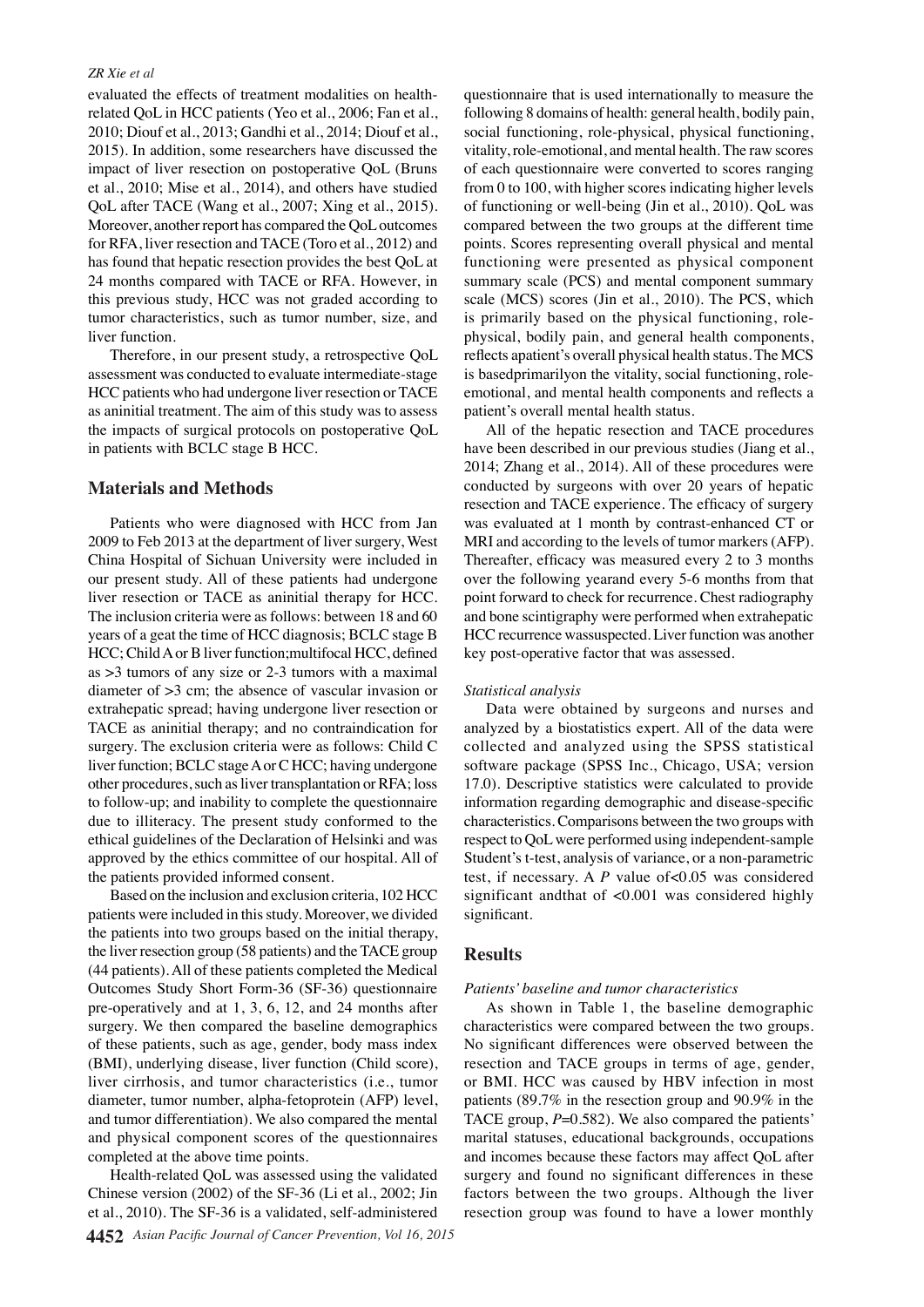# **Table 1. Baseline Characteristics of the Patients, Tumors and Recovery for the Two Groups**

| Patients' Baseline Characteristics             | Resection group<br>$n=58$ | TACE group<br>$n = 44$ | P value<br>0.123 |  |
|------------------------------------------------|---------------------------|------------------------|------------------|--|
| Age                                            | $46.9 \pm 8.3$            | $44.0 \pm 10.6$        |                  |  |
| Gender (M:F)                                   | 48/10                     | 38/6                   | 0.622            |  |
| $BMI$ (kg/m2)                                  | $23.0 \pm 2.2$            | $23.1 \pm 2.2$         | 0.766            |  |
| Liver cirrhosis (HBV/HCV/no)                   | 52/2/4                    | 40/2/2                 | 0.582            |  |
| Marital status (yes/no/divorced)               | 53/2/3                    | 41/2/1                 | 0.975            |  |
| Education (elementary/middle/university)       | 15/29/14                  | 10/21/13               | 0.55             |  |
| Occupation (Farmer/worker/servant/other)       | 14/21/13/10               | 9/21/9/5               | 0.67             |  |
| Income (low/median/high)                       | 21/28/9                   | 7/29/8                 | 0.069            |  |
| Tumor characteristics                          |                           |                        |                  |  |
| Tumor target number                            | $2.3 \pm 1.4$             | $2.1 \pm 1.2$          | 0.506            |  |
| Tumor diameter per patient                     | $7.6 \pm 1.8$             | $7.7 + 2.3$            | 0.665            |  |
| AFP level                                      | 730.4±512.9               | $1688.3 \pm 5216.5$    | 0.167            |  |
| Postoperative recovery                         |                           |                        |                  |  |
| Complications (0/I/II/III/IV)                  | 36/11/9/2/0               | 27/6/11/0/0            | 0.843            |  |
| Hospital stay days                             | $8.2 \pm 2.3$             | $5.1 \pm 1.0$          | <0.001           |  |
| New targets (recurrence or metastasis, yes/no) | 11/47                     | 17/27                  | 0.028            |  |

\*Income (dollars/month), low:  $\leq 500$ ; median: 500-800; high:  $\geq 800$ 

| Groups                   | $0-1$ months | 1-3 months | 3-6 months | $6-12$ months | $12-24$ months |
|--------------------------|--------------|------------|------------|---------------|----------------|
| Liver resection $(n=58)$ |              | $1(1.7\%)$ | $1(1.7\%)$ | 4 $(6.9\%)$   | 5 $(8.6\%)$    |
| $TACE$ (n=44)            |              | $1(2.3\%)$ | $3(6.8\%)$ | $6(13.6\%)$   | $7(15.9\%)$    |
| Overall                  |              | $2(2.0\%)$ | $4(3.9\%)$ | $10(9.8\%)$   | $12(11.8\%)$   |



Pre-Op 1 month 3 months 6 months 1 year 2 years **Figure 1. The PCS Scores were Comparable between the two Groups at Baseline.** These scores were significantly decreased in both the TACE and resection groups at1 month after surgeryand were significantly lower in the resection group compared withthe TACE group (*P*<0.05). However, opposite results were observed between the two groups at 1 and 2 years after surgery (indicated by the stars, *P*<0.05)

income, this difference was not significant ( $P=0.069$ ).

Tumor characteristics, such as tumor number and diameter and the AFP level, between the two groups were also comparable. Moreover, when we compared postoperative recovery, we found most of the patients suffered no postoperative complications (62.1% in the resection group and 61.4% in the TACE group). Due to the more rapid recovery in TACE group, the duration of hospital stay (in days) for the TACE group was significantly shorter than that for the resection group (5.1 days vs.8.2 days, *P*<0.001). However, more patients



Pre-Op 1 month 3 months 6 months 1 year 2 years

**Figure 2. The MCS Score for the Resection Group was Also Significantly Lower than that for the TACE Group (***P***<0.05), but the Resection Group Showed a Much Higher Score Compared with the TACE Group at 2 Years after Surgery (Indicated by the Stars,**  *P***<0.05)**

suffered HCC recurrence or metastasis in the TACE group (38.6% in the TACE group vs.19.0% in the resection group,  $P=0.028$ ).

# *Health-related quality of life (HRQoL)*

The results of the preoperative QoL evaluation showed that the 8 domains related to QoL were all comparable between the two groups, including physical functioning  $(P=0.879)$ , role-physical  $(P=0.632)$ , bodily pain  $(P=0.651)$ , general health  $(P=0.766)$ , vitality (*P*=0.452), social functioning (*P*=0.238), role-emotional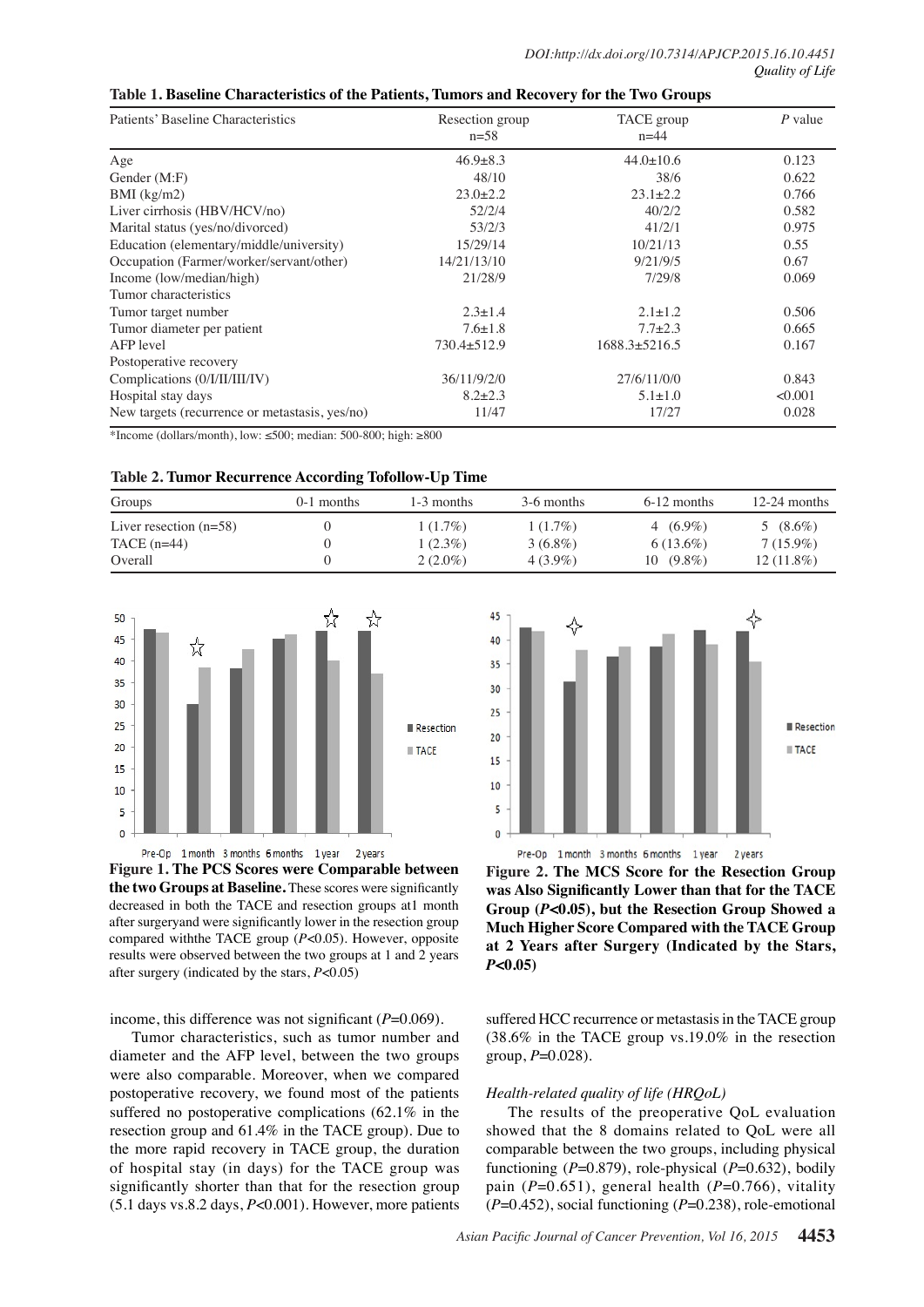### *ZR Xie et al*

 $(P=0.108)$ , and mental health  $(P=0.893)$ . In addition, the PCS and MCS scores were comparable between the two groups at baseline (as shown in Figures 1 and 2, *P*>0.05).

The PCS and MCS scores were significantly decreased in both the TACE and resection groups at 1 month after surgery. However, the decreases in both the PCS and MCS scores were greater in the resection group, and these scores were significantly lower than those in the TACE group (*P*<0.05). However, these significant differences were not present with the 3-and 6-month post-operative questionnaires.

For the 1-year survey, the resection group showed a much higher PCS score than the TACE group ( $P=0.018$ ); however, the MCS scores of the two groups were not significantly different ( $P=0.216$ ). Further, the PCS and MCS scores on the 2-year questionnaire for the resection group were all significantly higher than those for the TACE group (as shown in Figures 1 and 2, *P*<0.05).

# *Tumor recurrence*

At the 2-year follow-up, 11 patients (19.0%) in the resection group and 17 (38.6%) in the TACE group suffered HCC recurrence in the liver or metastasis in nonliver organs. As shown in Table 2, the tumor recurrence rates were comparable between the resection and TACE groups at 0-1 month and 1-3 months post-operation. However, the recurrence rates were significantly higher in the TACE group than in the resection group at 3-6months, 6-12 months, and 12-24 months after surgery.

# *Univariate and multivariateanalyses*

Additional analyses were performed to determine the risk factors forpoor QoL. The analyzed factors, which included those that are linked to QoL, were as follows: patient age, gender, BMI, cause of liver disease, Child score, initial therapy (resection or TACE), marital status, education, occupation, income, tumor number, tumor diameter, AFP level, complications, hospital stay duration in days, and recurrence. Univariate analysis identified the following factors to be predictive of poor postoperative QoL: lower education, poor income, and tumor recurrence. Multivariate Cox regression analysis was performed to assess the significant factors identified in univariate analysis and showed that tumor recurrence (HR=1.211, 95%CI: 1.086-1.415, *P*=0.012) was a significant risk factor for poor postoperative QoL among the HCC patients.

# **Discussion**

HCC is one of the most common cancers worldwide, especially in Asian countries, due to the high prevalence of HBV and hepatitis C virus (HCV) infection. Liver resection is the most common therapy for HCC because of the shortage of liver donors, especially for early stage tumors. TACE is the most common palliative treatment for HCC. However, the choice of treatment for this disease depends not only on tumor characteristics, such as the number of tumors and their diameters, but also on liver function, which is a very important consideration in this regard (Toro et al., 2012). However, with respect

to intermediate-stage HCC (BCLC-B), there is still controversy regarding which of these two methods provides better long-term overall survival, tumor-free survival, andtumor recurrence (Bruix et al., 2014; Zhong et al., 2014; Jianyong et al., 2015). With advances in therapies used to treat HCC, such as liver transplantation and sorafenib (Berk et al., 2013; Mancuso et al., 2015), QoL is considered to be as important as overall survival and tumor-free survival for these patients(Schipper et al., 1984); i.e., there is now a focus on not only achieving long-term survival but also patients lives' in relation to their disease and treatment (Toro A et al., 2012). Moreover, a linear relationship was found between overall HRQoL and survival; specifically, patients reporting the highest level of overall HRQoL were found to have the longest survival time, followed by those reporting levels in the middle and lowest tertiles (Steel et al., 2014).

We found that both the PCS and MCS scores significantly decreased at 1 month after resection or TACE; however, this decrease was greater in the resection group. The TACE group may have experienced a higher QoL over the short term (less than 1 month) given that higher PCS and MCS scores were reported at the 1-month postoperative evaluation in this group compared with the liver resection group. The main reason for this finding was that trauma was caused by open-access liver resection, which led to a reduction in liver parenchyma and subsequently, to impaired liver function. Many of the resection patients' 1 month QoL scores may have been affected by pain, impaired wound healing and subjectively perceived deficiencies in their daily routines following liver resection (Bruns et al., 2010). Poon's study has revealed that the QoL after resection for HCC may increase more rapidly for patients who have undergoneminor hepatic resection compared with routine-access resection (Martin et al., 2007). These results suggest that trauma from surgery may affect short- but not long-term QoL.

Surgical treatment for HCC temporarily decreased physical QoL component, and the PCS and MCS scores began to improve at 3 months after surgery. The two groups showed comparable PCS and MCS scores, which were even lower than those determined preoperatively. A similar outcome was observed at 6 months after surgery. Moreover, our results differ from those of Mise et al. Specifically, they found a decrease in QoL following surgical treatment, which returned to baseline within 6 months, and the MCS scores reached the national average at 12 months after surgery (Mise et al., 2014). Poon et al. (2001) even demonstrated significantly greater PCS and MCS scores at 3 months after surgery for HCC compared with pre-operative scores. The main reason for these differences may be that there is a higher frequency of families lying to patients about their HCC diagnosis in China. More patients' families are likely to lie to them about their diagnosisprior to surgery. However, patients may learn the truth from other patients in the ward or other individuals. Therefore, learning their actual diagnosis may have ledto the lower post-operative PCS and MCS scores of the patients in this study compared with their preoperative scores.

With respect to long-term follow-up (6-24 months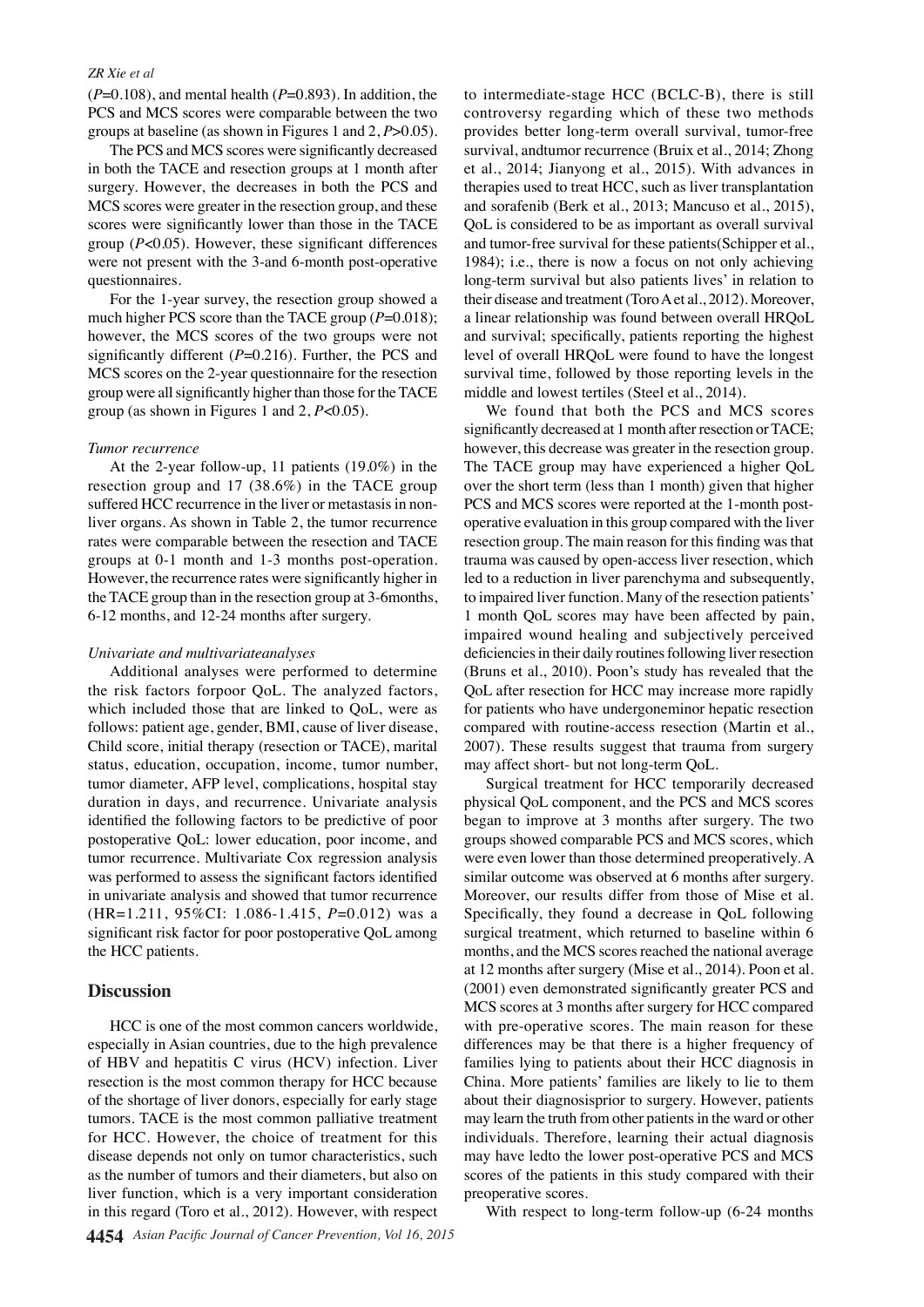after surgery), the resection group had the best postoperative QoL at 24 months after surgery, and that of the TACE group peaked at 6 months after surgery. The main reason for recovery in the resection group was hepatic regeneration (which was slow in the patients with cirrhosis), an increase in liver function and only a small number of HCC recurrences. Moreover, the primary reason for the better PCS and MCS scores in the resection group over the long term may have been the low frequency of HCC recurrence. Poon et al. (2001) have noted that the removal of tumors not only improves the physical well-being of patients but also enhances their social and emotional health statuses, and their improved relationships with physicians reflecttheir satisfaction with the surgical treatment. Long-term HCC recurrence was significantly higher in the TACE group. Univariate and multivariate analyses suggested that HCC recurrence was a strong risk factor for long-term poor postoperative QoL.

There are some limitations to our present study. First, this is a single-center study that evaluated a limited number of patients. Second, the longest follow-up time was only 2 years; a longer observation period would be more convincing. Third, a psychopathological profile should be generated for a more in-depth analysis and comparison of the use of resection versus TACE for the treatment of intermediate-stage HCC patients.

In conclusion, considering the low recurrence rate and higher long-term QoL in the resection group compared with the TACE group, liver resection should be the first choice for the treatment of intermediate-stage HCC patients.

# **References**

- Jemal A, Bray F, Center MM, et al (2011). *CA Cancer J Clin*, **61**, 69-90.
- Maluccio M, Covey A (2012). Recent progress in understanding, diagnosing, and treating hepatocellular carcinoma. *CA Cancer J Clin*, **62**, 394-9.
- Bruix J, Gores GJ, Mazzaferro V (2014). Hepatocellular carcinoma: clinical frontiers and perspectives. *Gut*, **63**, 844-55.
- Zuo CH, Xia M, Liu JS, et al (2015). Transcatheter arterial chemoembolization combined with interferon-alpha is safe and effective for patients with hepatocellular carcinoma after curative resection. *Asian Pac J Cancer Prev*, **16**, 245-51.
- Bruix J, Sherman M (2011). Management of hepatocellular carcinoma: an update. *Hepatol*, **53**, 1020-2.
- Xu C, Lv PH, Huang XE, et al (2014). Safety and efficacy of sequential transcatheter arterial chemoembolization and portal vein embolization prior to major hepatectomy for patients with HCC. *Asian Pac J Cancer Prev*, **15**, 703-6.
- Marrero JA, Fontana RJ, Barrat A, et al (2005). Prognosis of hepatocellular carcinoma: comparison of 7 staging systems in an American cohort. *Hepatol*, **41**, 707-16.
- Zhong JH, Ke Y, Gong WF, et al (2014). Hepatic resection associated with good survival for selected patients with intermediate and advanced-stage hepatocellular carcinoma. *Ann Surg*, **260**, 329-40.
- Jianyong L, Lunan Y, Wentao W, et al (2014). Barcelona clinic liver cancer stage B hepatocellular carcinoma: transarterial chemoembolization or hepatic resection? *Medicine (Baltimore)*, **93**, 180.

Slevin ML (1992). Quality of life: philosophical question or

clinical reality? *BMJ*, **305**, 466-9.

- Han KT, Park EC, Kim SJ, et al (2014). Factors affecting the quality of life of Korean cancer survivors who return to the workplace. *Asian Pac J Cancer Prev*, **15**, 8783-8.
- Langenhoff BS, Krabbe PF, Wobbes T, et al (2001). Quality of life as an outcome measure in surgical oncology. *Br J Surg*, **88**, 643-52.
- Scurtu R, Groza N, Otel O, et al (2005). Quality of life in patients with esophagojejunal anastomosis after total gastrectomy for cancer. *Rom J Gastroenterol*, **14**, 367-72.
- Diouf M, Bonnetain F, Barbare JC, et al (2015). Optimal cut points for quality of life questionnaire-core 30 (QLQ-C30) scales: utility for clinical trials and updates of prognostic systems in advanced hepatocellular carcinoma. *Oncologist*, **20**, 62-71.
- Diouf M, Filleron T, Barbare JC, et al (2013). The added value of quality of life (QoL) for prognosis of overall survival in patients with palliative hepatocellular carcinoma. *J Hepatol*, **58**, 509-21.
- Yeo W, Mo FK, Koh J, et al (2006). Quality of life is predictive of survival in patients with unresectable hepatocellular carcinoma. *Ann Oncol*, **17**, 1083-9.
- Gandhi S, Khubchandani S, Iyer R (2014). Quality of life and hepatocellular carcinoma. *J Gastrointest Oncol*, **5**, 296-317.
- Fan SY, Eiser C, Ho MC (2010). Health-related quality of life in patients with hepatocellular carcinoma: a systematic review. *Clin Gastroenterol Hepatol*, **8**, 559-64.
- Bruns H, Kratschmer K, Hinz U, et al (2010). Quality of life after curative liver resection: a single center analysis. *World J Gastroenterol*, **16**, 2388-95.
- Mise Y, Satou S, Ishizawa T, et al (2014). Impact of surgery on quality of life in patients with hepatocellular carcinoma. *World J Surg*, **38**, 958-67.
- Xing M, Webber G, Prajapati HJ, et al (2015). Preservation of quality of life with doxorubicin drug eluting bead transarterial chemoembolization for unresectable hepatocellular carcinoma: longitudinal prospective study. *J Gastroenterol Hepatol*, [Epub ahead of print].
- Wang YB, Chen MH, Yan K, et al (2007). Quality of life after radiofrequency ablation combined with transcatheter arterial chemoembolization for hepatocellular carcinoma: comparison with transcatheter arterial chemoembolization alone. *Qual Life Res*, **16**, 389-97.
- Toro A, Pulvirenti E, Palermo F, et al (2012). Health-related quality of life in patients with hepatocellular carcinoma after hepatic resection, transcatheter arterial chemoembolization, radiofrequency ablation or no treatment. *Surg Oncol*, **21**, 23-30.
- Li L, Wang H, Shen Y (2002). Development and psychometric tests of a Chinese version of the SF-36 Health Survey Scales. *Zhonghua yu fang yi xue za zhi*, **36**, 109-13.
- Jin S, Yan L, Li B, et al (2010). Quality of life and psychologic distress of recipients after adult living-donor liver transplantation (LDLT)-A study from mainland China. *Transplant Proc*, **42**, 2611-6.
- Zhang T, Zeng Y, Huang J, et al (2014). Combined resection with radiofrequency ablation for bilobar hepatocellular carcinoma: a single-center experience. *J Surg Res*, **191**, 370-8.
- Jiang L, Lei JY, Wang WT, et al (2014). Immediate radical therapy or conservative treatments when meeting the Milan criteria for advanced HCC patients after successful TACE. *J Gastrointest Surg*, **18**, 1125-30.
- Mancuso A, Mazzola A, Cabibbo G, et al (2015). Survival of patients treated with sorafenib for hepatocellular carcinoma recurrence after liver transplantation: A systematic review and meta-analysis. *Dig Liver Dis*, **47**, 324-30

*Asian Pacific Journal of Cancer Prevention, Vol 16, 2015* **4455** Berk V, Kaplan MA, Tonyali O, et al (2013). Efficiency and